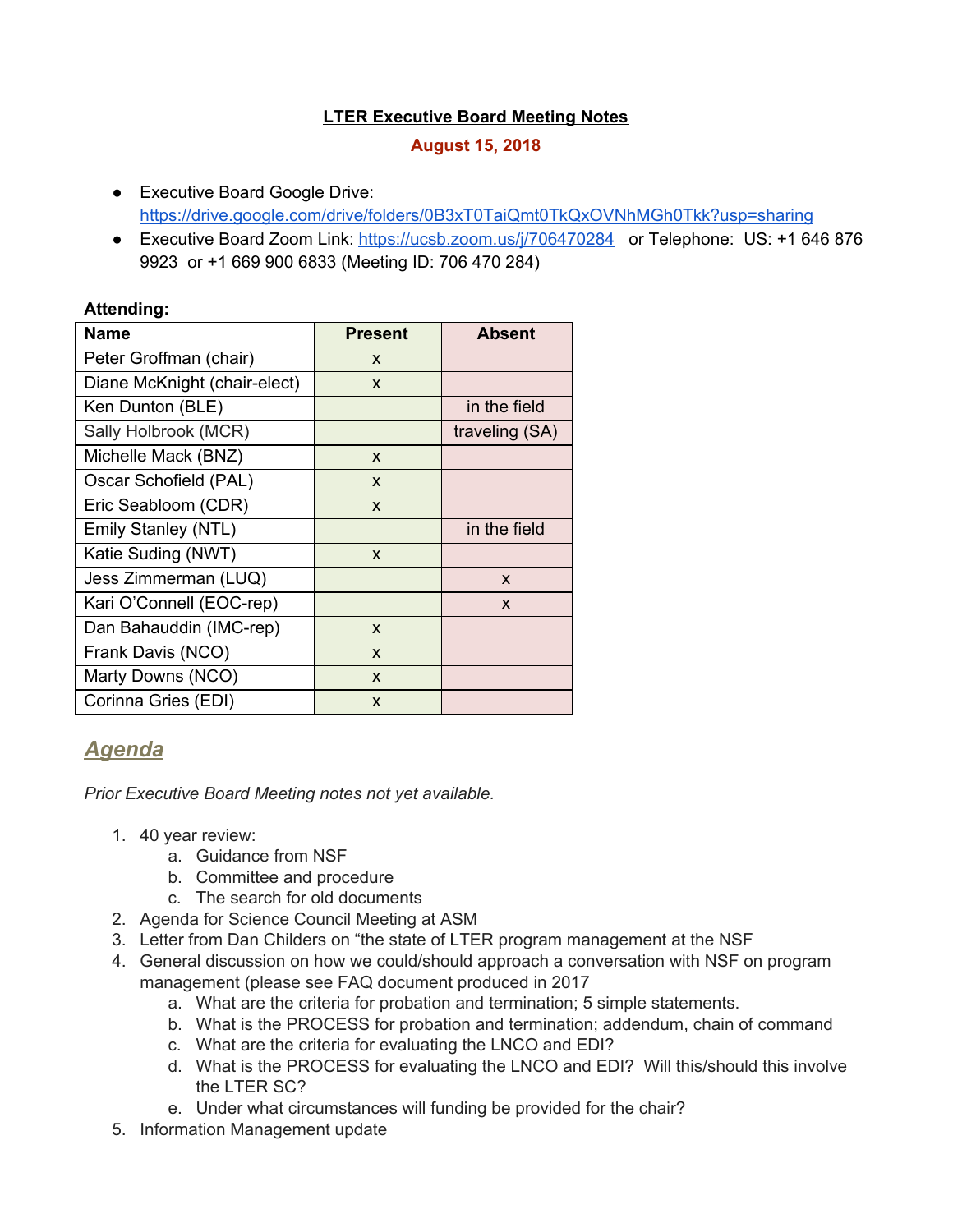- 6. Environmental Data Initiative (EDI) update
- 7. Information Management Committee (IMC) update
- 8. Synthesis Working Group updates

# *Notes*

## **1. 40 year review:**

# **a. Guidance from NSF**

- i. Frank Davis talked briefly with Dan Thornhill this morning.
- ii. Dan Thornhill (Program Officer, GEO-OCE) and Gayle Pugh (Program Analyst, GEO-OCE) will lead the 40-year review process for NSF. They are aiming to produce a guidance document for the sites and the Network, which they hoped would be ready in early September. That timeline has slipped and they are now aiming for the All-Scientists' Meeting. They plan to include a template for site self-assessments.
- iii. NSF will form an internal review committee (including ADs from Geo, Polar and Bio, who will ultimately report to Bill Easterling (Assistant Director NSF-Geo) and Joanne Tornow (acting Assistant Director, NSF-Bio). They would like to meet with the LTER Review Planning Committee before having an in-depth discussion with all of the PIs and don't anticipate having time to do that before the PI meeting at the ASM.
- iv. Up to 50K can be available as workshop funds to convene meetings in preparation for the review.
- v. The Executive Board needs to convene a small group of people to serve as a working group to prepare a prepare the self-assessment.

#### b. **Committee and procedure:**

- i. Proposed criteria for committee:
	- Diversity of subfields (population ecology, community ecology, ecosystem ecology, others?)
	- Diversity of biome (possibly secondary to subfield, but still important: marine, freshwater, terrestrial (forest/grassland))
	- Strong contributors
	- People with a cross-site or Network wide perspective
	- Need EDI (and possibly also IM?) on the committee
	- Someone with a Network communications perspective
	- Someone from the McKnight Committee?
	- Someone who was on the committee for the 30 year review?
- **ii. To avoid:** PIs with site reviews in 2019 (ARC, BES, BNZ, CCE, CAP, HBR, KBS, MCM, MCR, NWT, PIE)
- **iii. Brainstorming names…**

# **c. Update on the search for old documents**

Marty Downs reported on information gathered from Bob Waide and Phil Robertson regarding the 30-year review:

- July 2009: The network provided its perspective on a committee charge (attached).
- Early 2010: The actual charge (appears as an appendix in the report) was developed.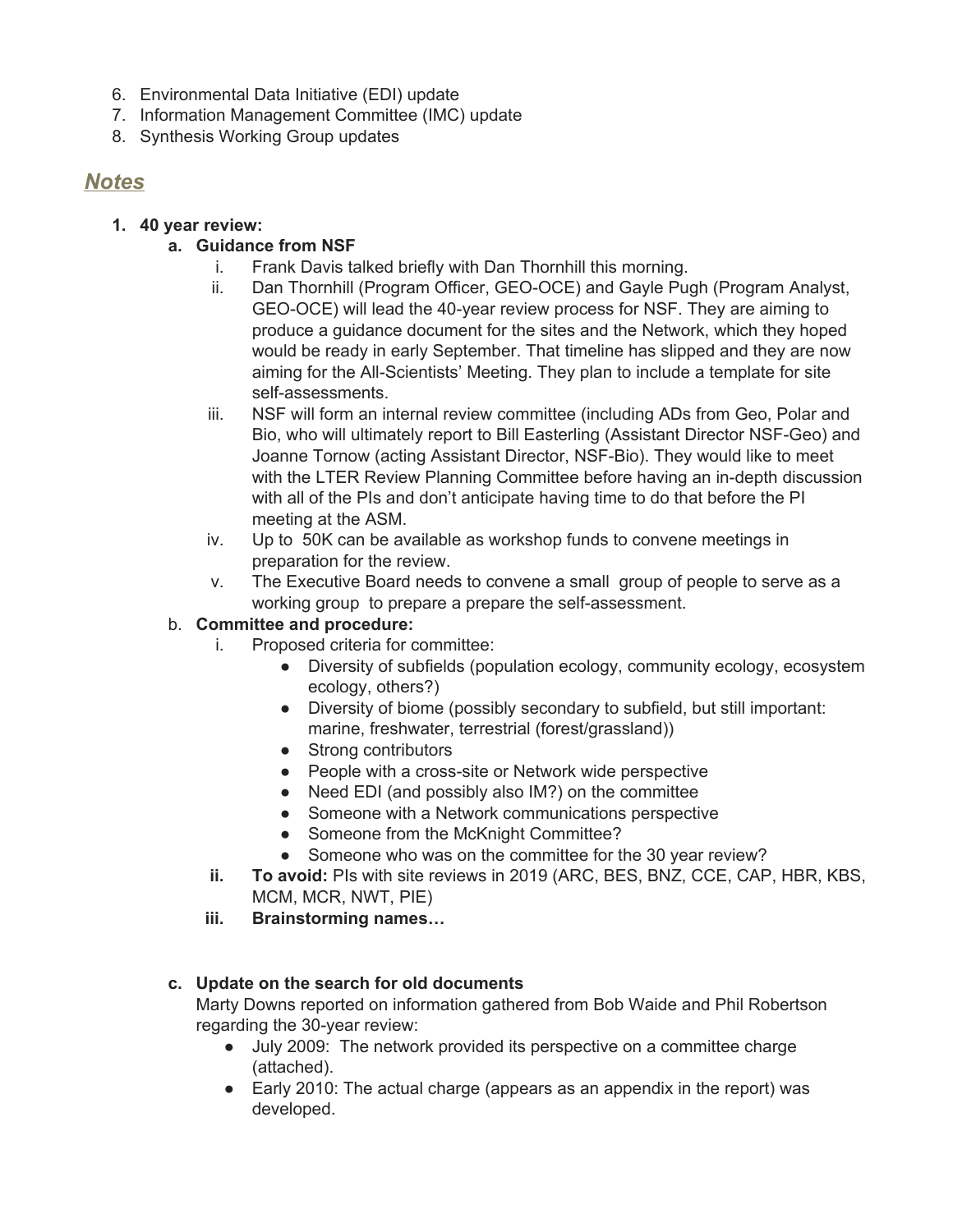- Spring 2010: The external advisory committee was formed and held a first in-person meeting.
- October 2010:
	- A second in-person meeting was held in New Mexico, to which the Executive Board was invited. The first portion of that included an LNO network overview provided by Bob Waide followed by a several hour meeting with the EB. After that the committee went to the Sevilleta site and after a tour met in closed session for a day or two.
	- Individual committee members visited some sites, but as far as Phil knows there were no other committee meetings at sites or otherwise. And as far as he recalls this was the extent of their preparation for the review, though Bob fielded requests for material in the following months. Phil believes the only site-level requests were for management plan examples, for which we sent a sampling from 8 recently renewed sites.  $\bigcirc$
- December 2011: The report appeared and NSF's written response to it came shortly thereafter. There was also a companion data management report, authored by Bob
- 2012: BioScience Special Issue on the LTER Network appeared
- d. **Discussion Points:**
	- Would it be useful to review the previous decadal reviews (10, 20, 30) to determine how the process has changed and infer what might be most effective? Probably that should be where the committee begins.
	- Do we know what the 30-year external review committee was given in terms of documentation?
	- We would like to know where the ultimate authority for the review lies. NSF program officers were fairly clear at the Science Council meeting that they wanted us to start with the 30-year report, and the NSF response to that report.

#### 2. **Agenda for Science Council Meeting at ASM**.

- Draft agenda is in the review [documents](https://drive.google.com/drive/folders/1hPSN29mneIIThBShD_1YLsy8vH-CtdC-?usp=sharing) folder
- How much time do we need with and without NSF Program Officers?
- We should have some time to discuss among ourselves how the program management is working and how we might most effectively engage the NSF Program Officers.
- FD: Dave Garrison said that working group is putting together a document describing the management of the LTER program. THEY (NSF) wants to make sure there's a real difference between informal conversations with POs and the more formal processes where NSF is being asked about their perspective.
- How about if we use the morning slot is time for the Network and have NSF plus the network in the afternoon?
- Could we focus on what assessment or productivity we think would be useful? The publication counting is not very useful.
- 3. **Letter from Dan Childers** on "the state of LTER program management at the NSF in the review documents folder. No further discussion this month.
- 4. **General discussion on how we could/should approach a conversation with NSF on program management** (please see FAQ document produced in 2017).
	- a. Suggested starting points for discussion with NSF: